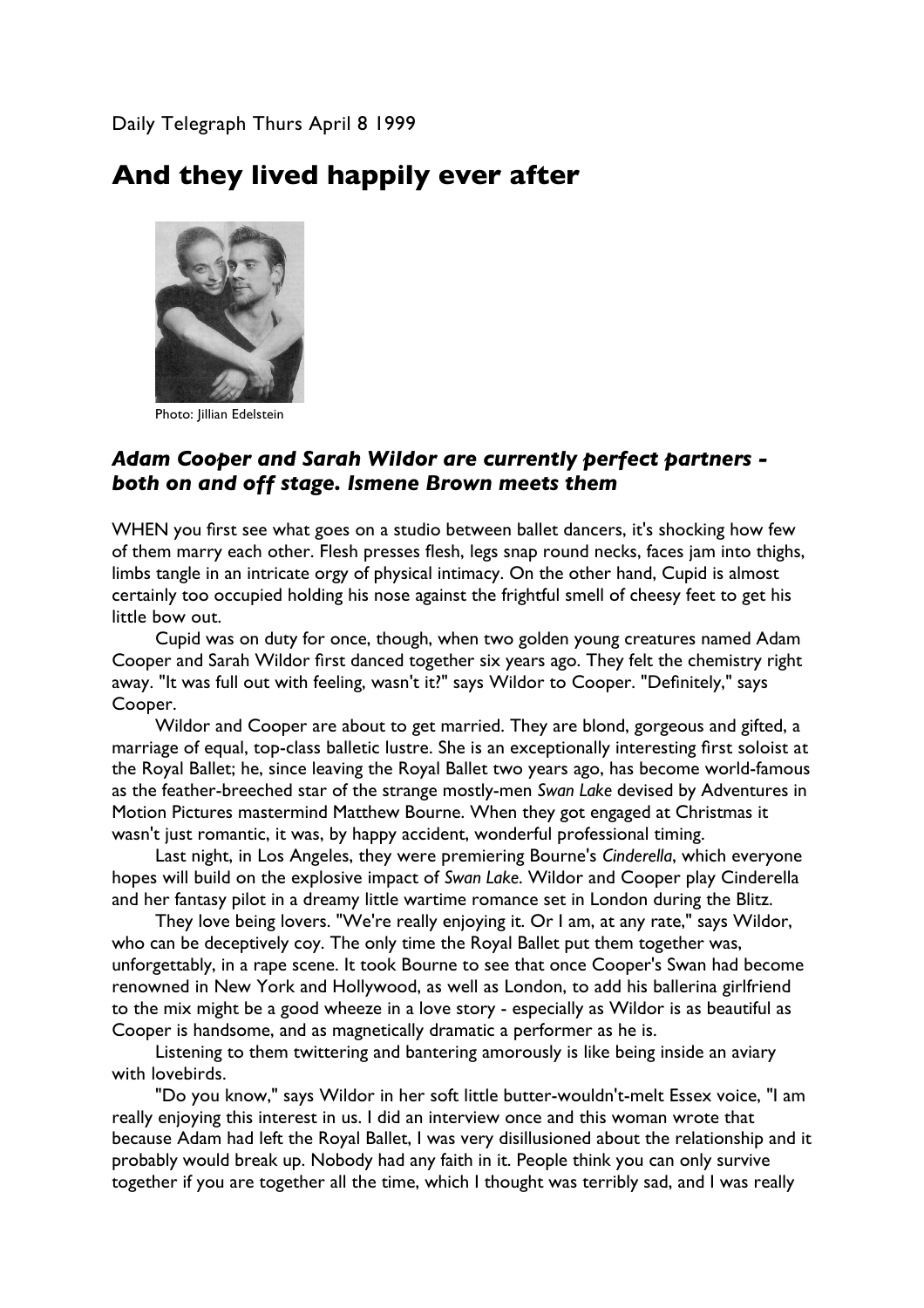upset by it."

"I think it's really nice that both of us, separately and together, get as much attention as we do," says Cooper, a Londoner.

May this blissful frame of mind last, I think silently, given the pressures that lie ahead. LA will not be a breeze, especially for Wildor, coming in, unavoidably, as the star's girlfriend. Expecially as charismatic male dancers are scarcer than ballerinas and actresses. In the States she'll be trading a little on sentiment, as she intelligently sees.

"I think the fact that we are together they will find very romantic. And to have so many shows of one role, and to be able to build on it, that's brilliant." Subtext: that'll show them I'm not just an appendage.

Over here we've been oblivious to the rave reception that New York and Los Angeles accorded *Swan Lake*. The judges of the Tony Award - Broadway's equivalent of the Olivier Awards here - have been urged to find AMP eligible. Cooper is talked about as a possible Best Actor winner; nominations will emerge in May.

In LA Richard Gere, Warren Beatty, Steve Martin, Geena Davis, David Hockney, even that dance legend Cyd Charisse flocked downtown from Beverly Hills to see the fabulous Cooper in his signature feather shorts. "I remember Emma Thompson," says Wildor ruminatively. Cooper continues: "She said she wanted to lick them, but we won't go into that."

IT'S easy to be waylaid by the contented spooning between this delightful couple. They are alike: steady, self-disciplined and switched-on, and will need all their grit if *Cinderella* is another triumph. Like Tom Cruise and Nicole Kidman, Roberto Alagna and Angela Gheorghiu in opera, they will find their marriage as well as their artistry picked over.

But it will be a pity if Cooper and Wildor's AMP activities take them away from the more rarefied challenges of classical ballet, which they - more than most - have the talent to illuminate with flashes of interpretative lightning. They first danced together in rehearsals for Kenneth MacMillan's disturbing *Mayerling*, understudying the roles of the suicidal Crown Prince Rudolf and his death and sex-obsessed lover Mary Vetsera. This sort of difficult work fully stretches their uninhibited expressive gifts, and they will not readily find it anywhere else.

On the other hand they weren't finding it at the Royal Ballet either, apparently. Cooper had to leave, he says, to achieve his ambitions; Wildor's rise to the top is still in fitful progress through the clutch of senior ballerinas. The Royal Ballet's rstrictive recent performing schedule and repertory has made the lure of freelance guesting attractive, despite the risks.

She insists though that she loves the Royal Ballet and that she will stay there, ad given the enticing season planned there next year this is a sound plan.

Rumours also swirl around Cooper; rumours that he might become artistic director at Scottish Ballet or Northern Ballet Theatre are, respectively, possible and rubbish. He hopes for a movie part; he hopes for major classical roles, perhaps even with the Royal Ballet again; he choreographs and teaches; he may be involved with an ensemble planned by one of the great past ballerinas, Lynn Seymour.

Seymour figures compellingly in the first, London version of *Cinderella* but will not be on the LA tour. AMP is well aware of he dangers of attention being concentrated on the glamorous outsiders from ballet who have unwittingly stolen the show. Katharine Doré, co-director with Bourne (she covers admin and commercial, he does creative) reminded me - as she does all investors - that AMP is an ensemble above all, a vehicle chiefly for Bourne's talent.